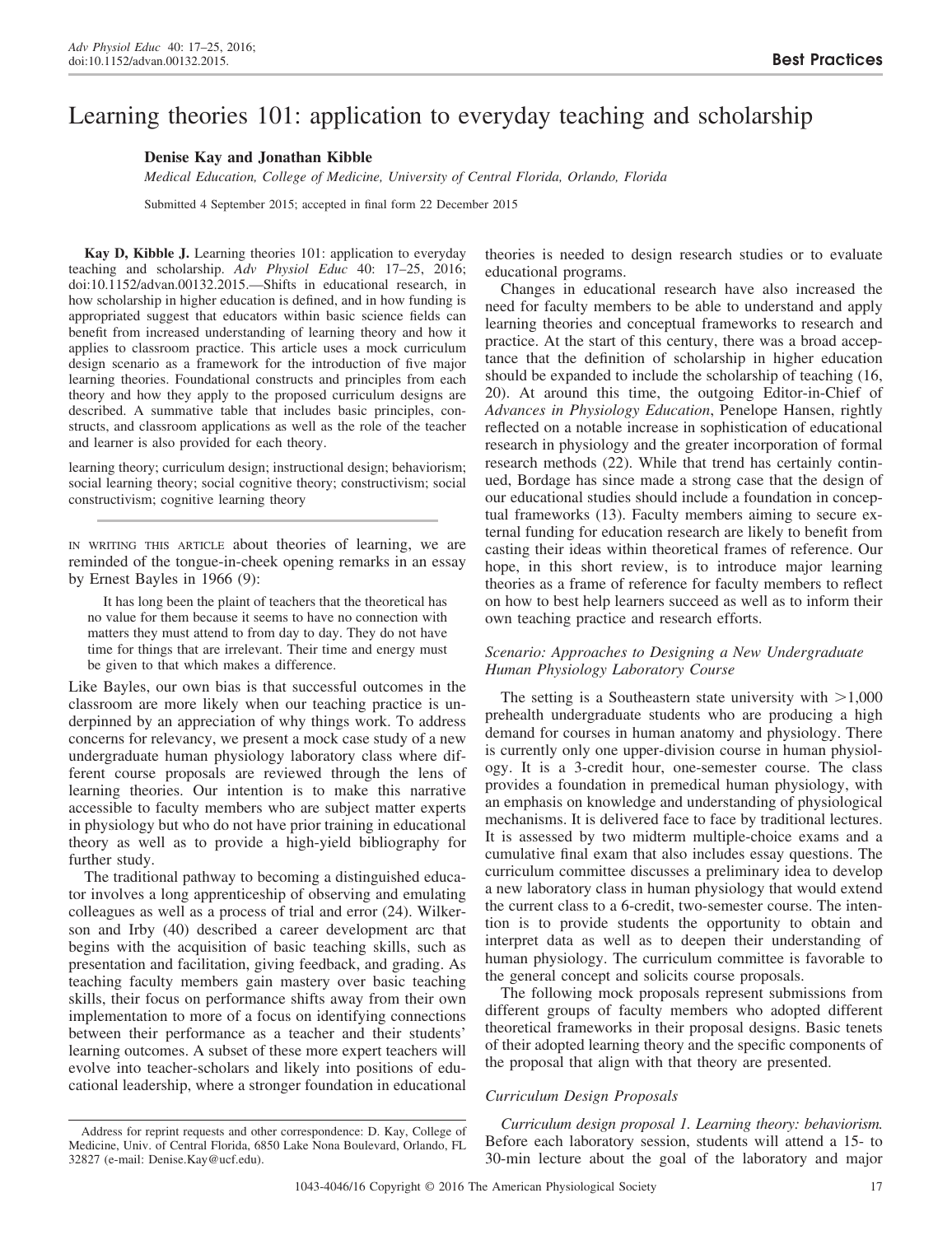points of the protocol. Students will be provided with a detailed protocol and data sheet for that laboratory session. For credit, clicker questions are included in each lecture to ensure that students pay attention and can recall key elements of the protocol.

Once in the laboratory, students perform the experiments alone, following the written protocol and completing the question prompts provided on the data sheet. Points are assigned for the completeness and accuracy of data recorded in the data sheet tables. Feedback is provided each week to point out omissions and improve accuracy in making measurements. Additional points can be deducted from the final score if mistakes made in early practicals are repeated in later practicals.

The instructor provides a 15- to 30-min lecture at the end of each laboratory class, discussing key findings and the underlying physiological mechanisms. The final assessment includes a written laboratory report requiring students to express their understanding of the method and rationale for the data. Bonus points are awarded if all laboratory reports are completed on time and all sections are filled out. The exercises are all graded on a scale of A, B, C, D, and F.

COMMENTARY: WHAT IS BEHAVIORISM? Behaviorism was the first learning theory to scientifically explain both animal and human learning. A behaviorist focuses on measurable changes (increase, decrease, or maintenance) in behavior that result from an organism's interactions with the environment. Educators adopting a behaviorist approach are concerned with what students do (responses) as a result of environmental cues (antecedents or stimuli) and environmental consequences. For a true behaviorist, there is no concern for what or how students think or feel (12, 41).

Behavioral research contributed to our understanding of how to shape both animal and human behavior through the use of conditioning strategies, such as positive reinforcement, negative reinforcement, and punishment (41). Behaviorism is teacher centered (12); the teacher's role is to control the environment, design environmental cues or stimuli, and identify the appropriate reward structures to reinforce desired behaviors and decrease undesired behaviors or responses (36). For a staunch behaviorist, the student is seen as an unreflective responder and highly amenable to environmental controls. The student's primary task is to respond appropriately to environmental cues and stimuli; in short, to do what they are supposed to do when they are supposed to do it and subsequently reap the intentional or unintentional rewards (12, 41). Theorists associated with behaviorism include Thorndike, Pavlov, Skinner, and Watson (9, 41).

Despite much controversy over behavioral approaches to teaching, the theory has made significant contributions to pedagogy, including direct teaching, contingency contracts, the role of incentives and reward structures (36), the role of repetition and feedback (9), the importance of clarifying learning objectives, and the introduction of behavior management strategies, such as functional behavior assessment and positive behavioral supports (42). While several new theoretical approaches have been adopted for classroom practice, educational researchers continue to explore how principles of behaviorism are relevant to today's learning environments. For example, educators in postsecondary settings have explored how the use of active student response systems, such as

response cards or classroom response systems, and daily and weekly assessments influence students' assessment scores and/or course grades, participation, and perceptions (15, 18, 30).

COMMENTARY: HOW DOES CURRICULUM DESIGN PROPOSAL 1 EX-EMPLIFY BEHAVIORISM? In this design, students are provided with clear protocols and the sequential steps needed to complete the experiments. Their task is to understand and successfully deploy the instructions. A key element here is feedback. For example, the clicker questions provide immediate feedback about understanding of the protocol, and feedback on the data sheets indicates how successfully the instructions were followed. Positive reinforcement and punishment are used to progressively shape behavior to achieve the final target behavior of making accurate measurements, correctly reported. The summative points available at several times in the exercise serve as a positive reinforcer, with incentives for higher performance provided using a grading scale of A, B, C, D, and F. The possibility of losing points represents a punishment that serves to decrease mistakes. Having students work alone is a strong behaviorist element since individual demonstrations of behavior are at the center of the learning experience.

*Curriculum design proposal 2. Learning theory: social cognitive theory.* Students will be provided with detailed protocols for a series of prescribed weekly laboratory classes. Before each laboratory session, a faculty member will demonstrate the protocol, emphasizing the skills needed to obtain accurate measurements (e.g., blood pressure). Students will also receive a course handbook that includes templates for how their final reports for the laboratory sessions should look as well as examples of good and bad reports.

In the laboratory, students work in pairs and give each other feedback on how well the experiment is conducted. Each week, students fill out a self-assessment rating how well they executed the protocols and their degree of confidence in performing the required skills. Graduate student teaching assistants (TAs) observe the performance of each student pair. The TA assigns two scores per student pair each week. One score reflects the student pairs' ability to accurately perform the required protocol; the other score reflects the degree of improvement during the course. The TA debriefs the students to calibrate their levels of perceived confidence with their observed performance.

The instructor provides a 15- to 30-min lecture at the end of each laboratory class, discussing key findings and the underlying physiological mechanisms. Periodic short summative quizzes are administered throughout the semester. Student pairs are asked to hand in a completed report for any 5 of the 15 weekly laboratory classes in the course. Reports are submitted on a flexible basis, so long as all reports are handed in before the end of the course.

COMMENTARY: WHAT IS SOCIAL COGNITIVE THEORY? Social cognitive theory is derived from the extensive work of Albert Bandura. While Bandura acknowledged the role of environmental reinforcement in shaping behavior, he recognized the limitations of behaviorism in fully explaining behavior change (41). His research demonstrated that behavior change could be induced through observational learning, wherein an individual behaves in a given way as a result of a vicarious observation of the positive or negative consequences experienced by someone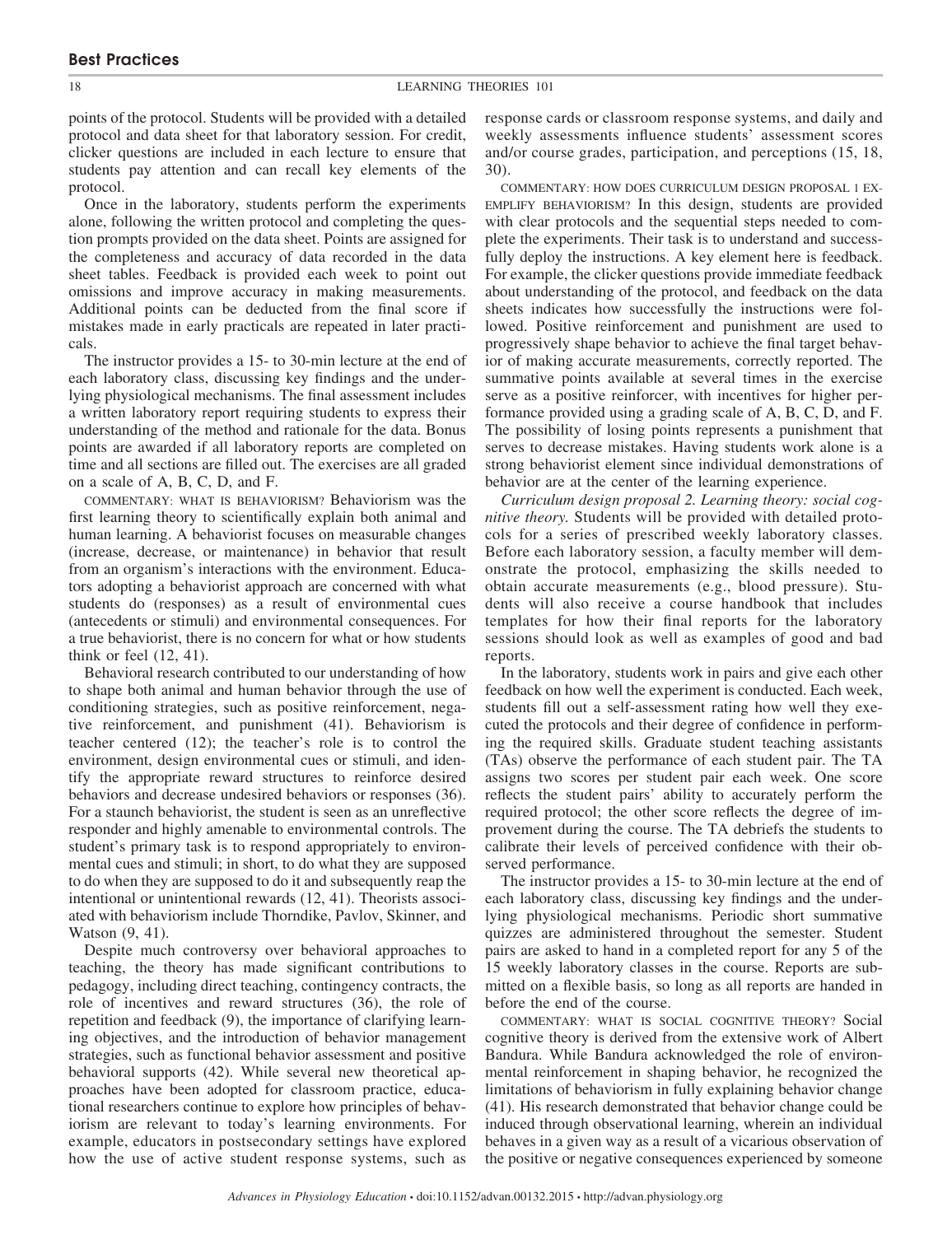### LEARNING THEORIES 101 19

else displaying similar behavior. Bandura argued that these observations and experiences were symbolically represented in the mind and subsequently accessed to inform future behavior (8). According to Bandura, learners engage these cognitive representations when they anticipate the consequences of a given response. As such, he was one of the first to consider how cognition mediates behavior (6). His original theory, termed social learning theory, was expanded to incorporate the role of cognition in explaining behavior and is now commonly referred to as social cognitive theory.

Bandura also established the critical role of models, modeling, and observational learning in the learning process. He described modeling as a "psychological matching process" that had broader effects than mere behavior imitation (7).

According to Bandura, observational learning includes four processes:

*1*. Attention. This process determines what is observed and extracted from modeled events.

*2*. Retention. This process includes retaining knowledge about the modeled event, which is important as learners can't repeat or be informed by events they can't remember.

*3*. (Re)Production. This process requires learners to convert memories related to an event into appropriate actions.

*4*. Motivation. This process relates to the incentive (or lack of) to demonstrate learned behavior. Learners may have accurate memories of the modeled event and be able to successfully translate those to behavior. However, their willingness to do so is frequently associated with the observed benefits or consequences of that behavior when performed by others (7).

Bandura's theory challenged previous theories that attributed behavior change to unidirectional forces wherein either the environment fully impacted the individual or the individual fully impacted the environment. Instead, Bandura proposed that observable behaviors resulted from what he termed "triadic reciprocal causation" or shifting bidirectional interactions among behavior, personal (internal), and environmental factors. From this perspective, "People are both products and producers of their environment" (41).

Bandura was also among the first to explore the relationship of personal factors, such as self-regulation, self-efficacy, and personal agency to learning and performance. Personal agency represents an individual's capacity to make and subsequently act on choices that can make a difference in his/her life (31). Although easily confused, agency differs from self-efficacy. The latter refers to one's belief about personal ability "to organize and execute courses of action required to attain designated types of performances" (7). Collective research has established the critical role of self-efficacy for explaining learning and performance in a variety of settings (34). Similarly, research has established the critical role of self-regulation in relationship to academic achievement (11, 45).

Bandura is one of the most widely cited researchers in psychological and educational literature. His model of observational learning is highly useful when the learning goals are best achieved via instructional modeling, demonstration, and imitation (44). The roles of self-efficacy and self-regulation and the benefits of teaching self-regulation strategies to students have been the focus of extensive research on human learning, performance, and motivation (34). His creation of self-directed learning programs built on proximal learning goals have been associated with enhanced self-efficacy beliefs

and achievement in mathematics, reading, and writing (6, 11, 45). Bandura believed that, through activation of forethought (anticipatory thoughts), anticipatory beliefs about the potential for success (efficacy), and self-regulation, people implement and sustain courses of action to achieve desired outcomes (5). As such, optimal instruction uses personal agency, as well as social and environmental variables, to shape appropriate behavior and to build both content knowledge and underdeveloped self-regulatory skills (6).

COMMENTARY: HOW DOES CURRICULUM DESIGN 2 EXEMPLIFY SOCIAL COGNITIVE THEORY? This design includes several elements of modeling and imitation. For example, the instructor spends time demonstrating necessary skills and provides report templates and samples to guide students' performance. The four elements of observational learning are also represented: the attention element is assumed with the lecture and demonstration, the retention element is assured by the regular inclusion of summative quizzes, the reproduction element is triggered with the student pair activity and the submission of the required five reports, and the motivation element comprises the quizzes, required reports, TA observations and score given for improvement over time. Self-regulation is encouraged as students work in pairs to independently complete the laboratory protocols, determine which laboratory reports to complete, and then work together to complete and submit them. Including the confidence ratings in the students' self-assessment of performance allows the TA to regulate gaps between students' performance and their reported level of confidence.

*Curriculum design proposal 3. Learning theory: cognitive learning theory.* The faculty member designs a series of laboratories for each body system that steadily build in complexity in terms of the underlying physiology. As an example, in the cardiovascular laboratory sequence, the first class demonstrates Ohm's law relating pressure, flow, and resistance using a series of fluid chambers set at different heights connected by tubing of different diameters. Later in the sequence, students are challenged to measure blood pressure and then to apply concepts to postural changes, exercise, etc.

Mastery learning goals are used in this design. Before each body system laboratory set, there is a pretest based on knowledge that should have been retained from the lecture course that students completed the previous semester. Students can take the pretest as many times as needed to demonstrate mastery (get all items correct) of the prior material. After each laboratory, there is a cumulative quiz that includes questions from both current and prior laboratory sessions. Similar to the pretest, students must demonstrate mastery of all items to proceed to the next, more difficult laboratory exercise. The final and most complex laboratory in each sequence is assessed by requiring each student to develop a concept map demonstrating his or her understanding of the underlying physiology. The concept maps are scored by two faculty members and comprise the largest component of the final grade. Points are awarded for the number of concepts, selection of critical concepts, accuracy of links between concepts, and overall complexity of understanding depicted in the map.

COMMENTARY: WHAT IS COGNITIVE LEARNING THEORY? As opposed to behavioral theories that focus on changes in behavior, cognitive theories of learning focus on how knowledge is acquired (35), constructed, and represented in the mind and subsequently remembered. Behavioral and cognitive theories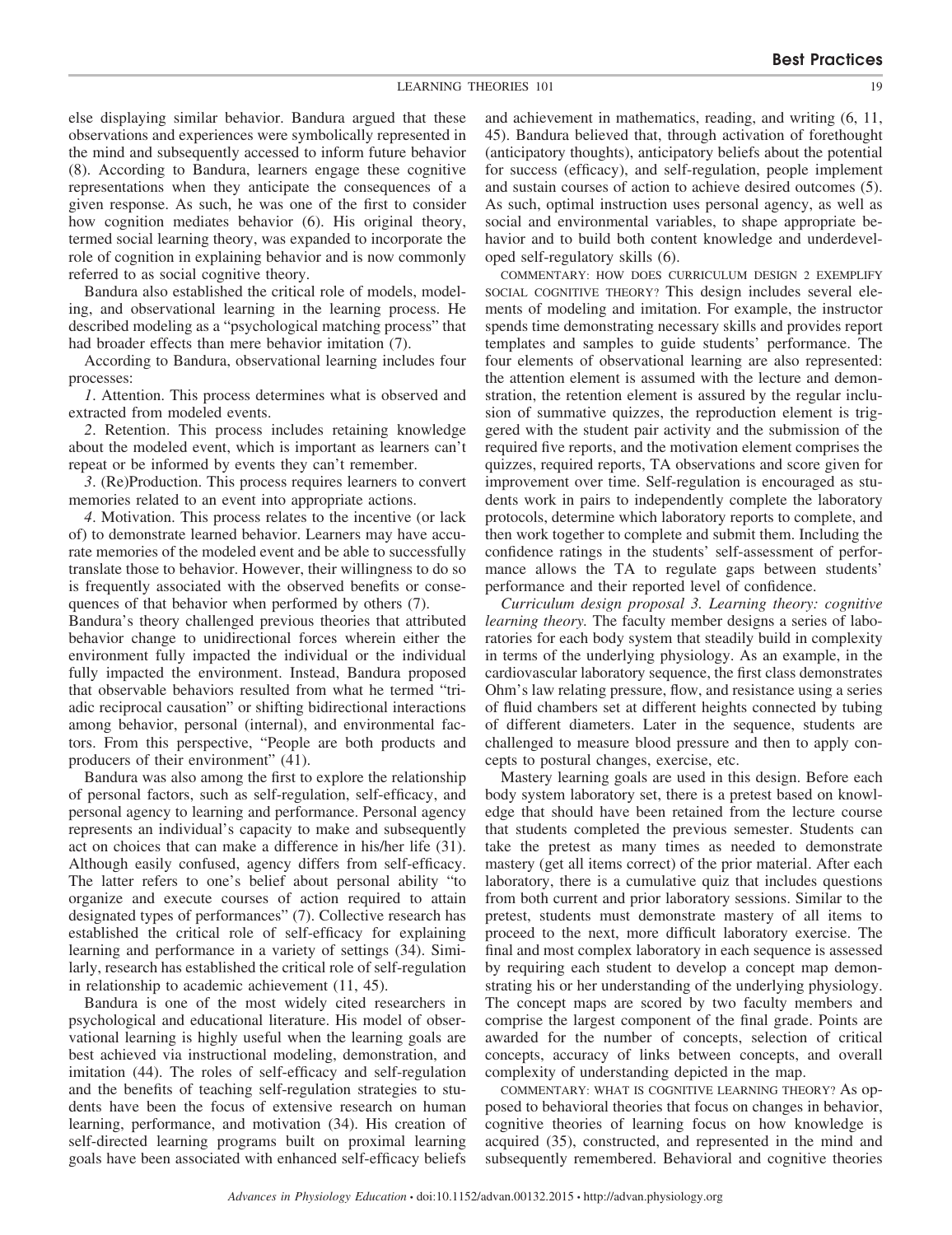also differ in their perspectives of the role of the learner. In behaviorism, learners are passive responders to environmental stimuli. In the cognitive perspective, learners are active agents in the learning process. Each learner comes to the learning experience with different levels of prior knowledge, skills, and motivation that influence learning outcomes (42).

One focus of cognitive science has been on how information is mentally processed and stored. A popular information processing framework divides memory into three components: sensory register, short-term memory, and long-term memory. At any given moment, learners are bombarded with stimuli via their senses. The sensory register is the stimulus receiver, sort of the mind's satellite dish. Here, information is coded and held briefly  $(1-3 s)$ . If this information is not attended to, it is quickly lost. However, if a learner pays attention to the stimulus, that information is transferred to the next memory component: short-term memory (often called working memory) (3).

Consider short-term memory the mind's desktop. It is limited in the amount of information that it can process at any given time  $(7 + or -2)$  bits of information) (32). It is also limited in the amount of time  $(\sim 30 \text{ s})$  that information is stored. Information in short-term memory is quickly lost if a learner doesn't do something with the information. The duration and effectiveness of information storage in short-term memory can be expanded by chunking, by repetition and rehearsal practices, and by managing cognitive load, referred to as all the mental resources activated or required when completing a task. If the appropriate techniques are applied in working memory, the information is transferred to long-term memory  $(3)$ .

Consider long-term memory the storehouse of all personal data that have been consciously (and unconsciously) stored throughout an individual's life and experience. The storage appears unlimited. However, due to clear incidences of an inability to retrieve stored data (forgetting), the duration of storage is unclear. The ability to access information that hasn't been regularly retrieved will decay over time if the need to retrieve or the need to practice retrieving diminishes. Effective retrieval practices also diminish in cases when the presence of other information distracts from efforts to retrieve stored information.

Cognitive science has also provided a language for understanding how knowledge is stored. For example, concepts represent the most fundamental constructs in theories of the mind (28). Concepts serve as the building blocks for how learners determine what belongs together (categorization) (43). Concepts and categories are subsumed into larger data structures that represent the generic concepts stored in memory. According to schema theory, all data representing all concepts are represented in the mind as schemata (26). In short, knowledge and experiences, if stored in long-term memory, are stored within a deeply connected network (schema or schemata) that includes categories and concepts. These have also been referred to as propositions, units, and elements (2).

Anderson (2) refers to the encoding process as a trace, wherein information processed in working memory becomes a permanent memory structure in long-term memory. New information and experiences processed within working memory activate previously stored traces in long-term memory. As a result, working memory and long-term memory overlap in

their contents. Anderson referred to this process as "spreading activation" and suggested that the speed and effectiveness of memory retrieval are based on the strength of the connections between what is being processed in working memory and the schema activated in long-term memory (2).

One method for enhancing memory storage and recall is organization (41). Since well-organized information already presents within a structure or network, it is easier to store. However, one of the most potent methods for increasing memory is to have students elaborate on the to-be-remembered material (2). In elaboration, students purposefully connect new information to information they already know (41). Another powerful approach, meaningful learning, uses both processes of organization and elaboration and presents the critical concepts and principles of the content first (2).

A variety of pedagogical tools have been derived from these information processing methods. For example, providing students with advanced organizers before the presentation of new material focuses student's attention on what is important. Advanced organizers can also trigger spreading activation processes and serve as the framework for organizing new material, allowing new content to be linked to previously learned material (4). Another learning tool, concept mapping, is the most recent method to be used among educators. Concept maps are graphical depictions of concepts connected by links that represent the relationship(s) between concepts. One way concept maps are used is to have students work individually or in small groups to build concept maps that depict their perceptions of the material. If used appropriately, concept maps can differentiate between students' knowledge (concepts) and understanding (nature and accuracy of the links between concepts) (23).

COMMENTARY: HOW DOES CURRICULUM DESIGN 3 EXEMPLIFY COGNITIVE LEARNING THEORY? This curriculum design includes pretests that require mastery of concepts learned in the physiology lecture course that all students completed the previous semester. The pretest both triggers and strengthens the spreading activation processes that access students' prior knowledge. The subsequent learning goal is for students to build traces that connect new material to material learned in the previous course(s). The basic concepts of new material are always presented first with more complex material progressively added to the basic conceptual structure. The use of cumulative posttests after each laboratory enhances long-term memory storage through the spreading activation process that accesses students' newly formed traces. The mastery learning approach ensures that students won't be exposed to more complex content until they've demonstrated progressive mastery over the fundamental knowledge needed to grasp more complex concepts and their relationships to each other.

The most overt leverage of cognitive learning theory in this design is the capstone assessment using concept maps. The concept maps represent student's conceptualization (schema) of the content so the teacher (and others) can see how the student has organized the knowledge in his or her own thinking about the content. Students' concept maps allow faculty members to assess the strength and complexity of the connection of concepts in students' long-term memory.

*Curriculum design proposal 4. Learning theory: constructivism.* Students are provided with a series of questions that should be answered during the semester, the range of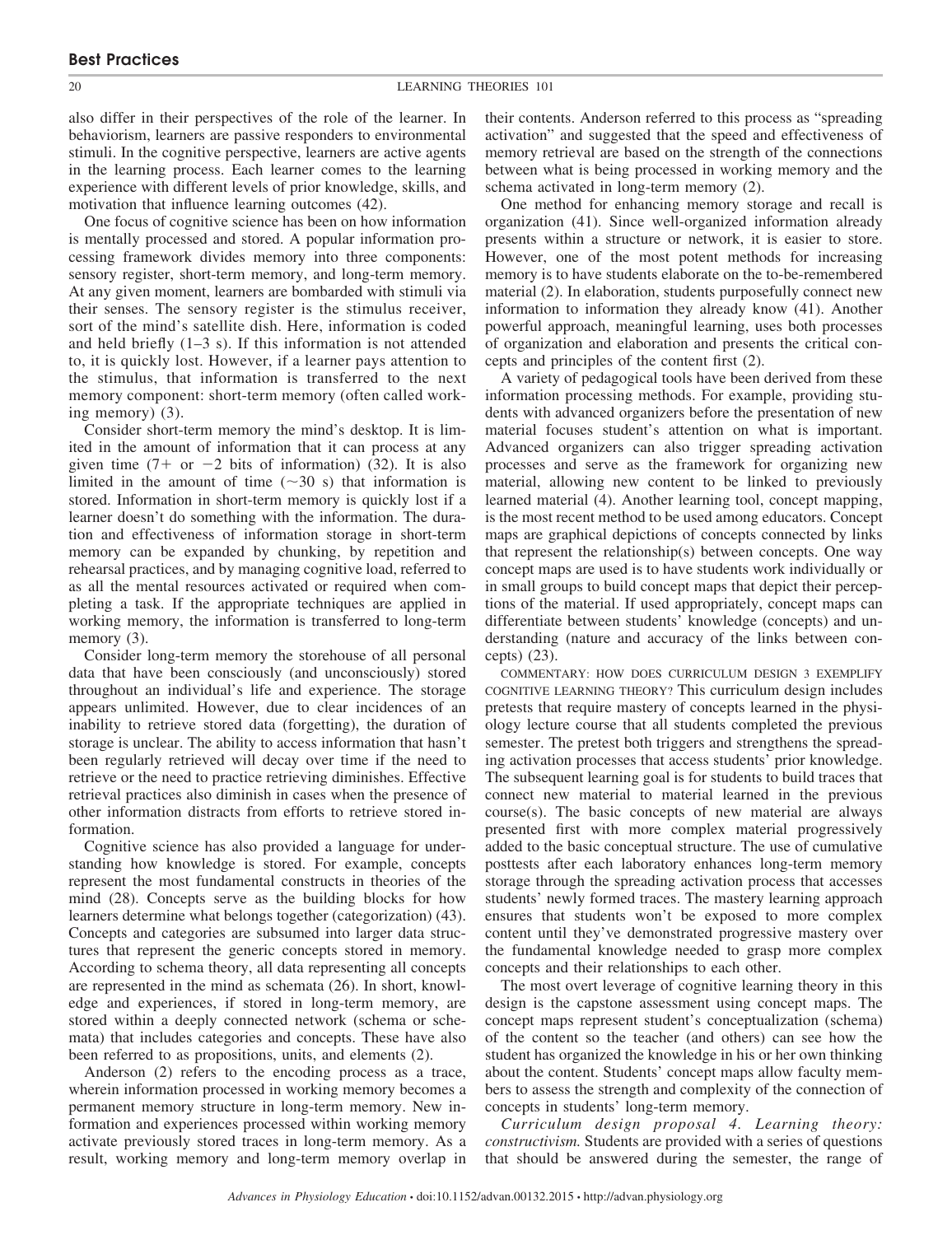equipment and consumables they can use, and training on how to use them. For example, in one case, students are given pulse oximeters, spirometers, Douglas bags, peak flowmeters, and belts to record respiratory chest excursions and are challenged to discover the factors that determine the length of a breath hold. Students present an experimental hypothesis and design about which the faculty member provides feedback, perhaps suggesting some refinements. Students then perform their experiments and develop a written report. Students are graded on the process of experimental design, execution of the plan, physiological and conceptual interpretations of their results, and discussion about limitations of their design.

COMMENTARY: WHAT IS CONSTRUCTIVISM? Compared with previous theories of learning, a grasp of constructivist theory requires a substantial paradigm shift in beliefs about what constitutes knowledge, what reality is, what learning is, and how learning takes place. Before the constructivist movement, theorists assumed that there was a single external reality, a privileged point of view. The mind was viewed as a blank slate that passively copied what was presented. "Learning" and what constituted "knowledge" equated to the level at which individuals accurately acquired this "reality" (12). In contrast, what constitutes reality from a constructivist perspective is dependent on the "eye of the beholder." Knowledge is subjective and actively constructed as learners engage with, and make meaning of, their lived experience (12, 17).

The shift in what constitutes knowledge, learning, the nature of the mind, and how the mind works is largely due to Jean Piaget's research on children's cognitive development. According to Piaget, humans are inherently driven to organize thinking processes into psychological structures or "schemes." Exposure to new information and experience requires new schemes to be constructed and/or simple schemes are combined into more complex, more effective schemes. Piaget posited that cognitive development was the result of two processes, assimilation and accommodation. Assimilation processes are active when learners interpret new experiences based on existing schemes or use existing schemes in knowledge construction. Accommodation processes are activated when learners are exposed to new information or experiences that don't fit with existing schemes. In such cases, learners must redesign current schemes or construct new schemes. As such, in a constructivist perspective, activation of prior knowledge is critical to the learning process, since learners interpret their current experiences based on what they already know (10, 41).

The paradigm shift in beliefs about knowledge and how students learn introduced a subsequent shift in beliefs about teacher and student roles in the learning process. Previous instructional strategies wherein the teacher was the most active agent in the learning process shifted to student-centered instruction designed to actively engage the student in constructing personal knowledge. Constructivist teachers design instruction to encourage student ownership of the learning process. As often as possible, lessons are designed to take place in authentic environments where students are presented with complex, ill-solved problems. Lessons typically introduce experiences that challenge students' current suppositions. Teachers interact with students to discern their current level of understanding and point of view. This knowledge is subsequently used to respond and/or plan instruction to address students' remaining knowledge gaps or misconceptions (14, 41).

Discovery and experiential learning as well as inquiry-based and problem-based learning approaches, if implemented correctly, are representative of constructivist teaching approaches (27). While the benefits of students' active engagement in the learning process have been recorded (19, 21), these approaches are not without controversy (27). Still, the underlying principles of constructivism, that students construct knowledge via active engagement in their environment, allow for the use of creative instructional approaches. For example, Prakash (34) reported results of an instructional approach wherein students were presented with logical questions as they progressed through the traditional lectures. Students who were exposed to this approach (experimental group) did better on the posttest than students who were not exposed to this approach (control group). While the differences in students' scores were the same after 4 mo, the knowledge level of the experimental group had remained the same. In contrast, the control group had to close the knowledge gap in the 4-mo period (33).

COMMENTARY: HOW DOES CURRICULUM DESIGN 4 EXEMPLIFY CONSTRUCTIVISM? In this proposed laboratory curriculum, there is a major shift in the roles of teacher and learner. The teacher has provided a broad framework, set a problem to be explored, and made resources available for students to construct knowledge as they interact within an authentic environment. The learner has opportunities to try different approaches and make personal meaning of the results. Learning is goal driven as students try to solve, in this case, the imposed problem. Importantly, the learner is not just reacting to the fairly stringent guidelines and templates in previous models but is now interacting with the problem and environment. The keystones of constructivism are assimilation and accommodation. The development of initial hypotheses requires students to activate prior knowledge based on their existing schemes. As new information is obtained through experimentation, there will be a need for reevaluation and reformulation of prior schemes to accommodate new information.

*Curriculum design proposal 5. Learning theory: social constructivism.* Students are organized in teams of five to six students. In team formation, careful attention is paid to all aspects of diversity, including level of prior experience, sex, age, racial and ethnic backgrounds, etc. Each student group is challenged to reflect on the everyday experience of their own physiology and to prioritize three questions they would like to address during the semester. Groups are expected to meet outside of formal class time and to clarify roles. Several milestones are defined by faculty members to monitor the progress of the group toward the completion of the project and to provide feedback on goals and experimental designs and developing interpretations of the data. The student group performs their experiments and is graded based on a collaborative writing project for the report and a group oral presentation. The products are graded on the process of experimental design, execution of the plan, physiological interpretation of their results, and discussion about limitations of their design. Ten percent of the grade is based on a self- and peer evaluation about teamwork, professionalism, and quality of feedback to teammates.

COMMENTARY: WHAT IS SOCIAL CONSTRUCTIVISM? Lev Vygotsky's work is most frequently associated with sociocultural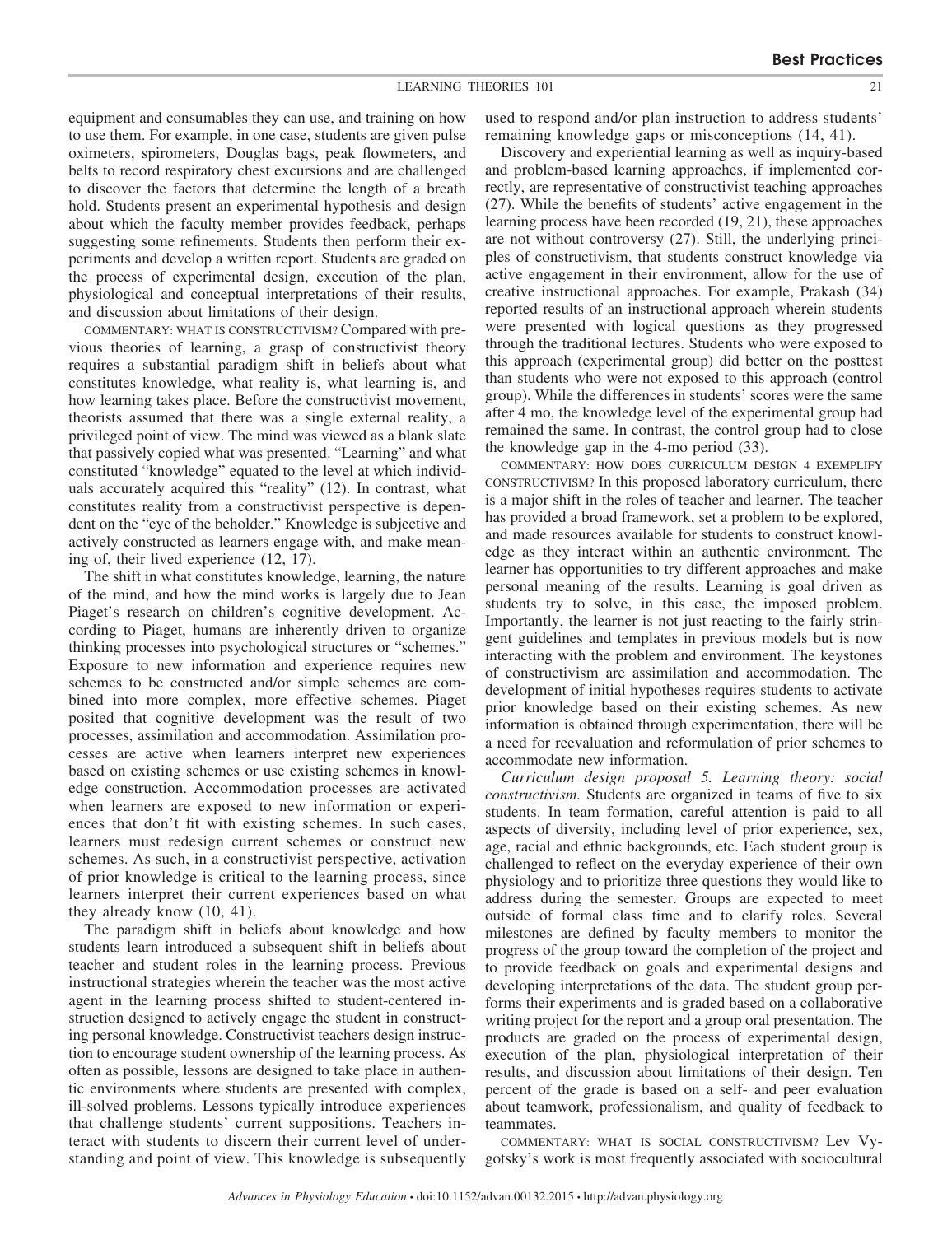theory and the social constructivism movement (29). Vygotsky viewed learning and development as a social process wherein learners "grow into the intellectual life of those around them" (38). As such, learning is a process of enculturation or appropriation, wherein learners gradually "internalize or take for themselves knowledge and skills they developed in their interactions with others and with cultural tools" (41).

From Vygotsky's perspective, knowledge exists on two levels: the interpersonal (external level) and the intrapersonal (internal level). Learners cannot gain the latter (internal) without reasonable exposure to the former (external) (38). According to Vygotsky, "semiotic mechanisms mediate social and individual functioning and connect the external and the internal, the social and the individual." Semiotic mechanisms can include any number of cultural tools, language, symbol systems, calendars, processes, art, maps, writing, writing utensils, technology, and machinery; essentially any tool, tangible or symbolic, that humans use to adapt and thrive within the context of their environment. Through exposure to and continued use of the cultural tools, real experience becomes symbolically represented in the mind and the external is internalized; appropriation takes place (25).

According to Vygotsky, the only "good learning" is learning that advances development. Vygotsky described two levels of development deemed essential for understanding the learning process: the "actual developmental level," best understood within the context of what learners understand or can do without assistance from someone with more knowledge or expertise; and the "zone of proximal development" (ZPD), or what the learner grasps or can do with guidance from a more knowledgeable other (38). Although Vygotsky likely identified the more knowledgeable other as a teacher or a peer, with the easy access to information afforded today's students, text, audio, and video can also support student learning. More knowledgeable others provide support and scaffold the knowledge or skill acquisition process for the learner. With adequate support provided at the ZPD, the learner eventually internalizes the target knowledge and skills and gains autonomy in his or her ability to understand and use the semiotic mechanisms (tools) of the culture.

Some of the recent reforms in education are a result of educators' attempts to implement principles of learning and development as presented in Vygotsky's work. For example, educators have implemented differentiated instruction models as one approach for dealing with the increasingly diverse student population in the typical classroom. Similar to principles of ZPD, differentiated instruction approaches consider and accommodate students' backgrounds, languages, readiness levels, interests, and learning profiles. Teachers serve as mentors who use appropriate techniques to help each student realize his or her learning potential. Students strive to become independent and self-sufficient in content related skills, abilities, and ideas (37). The introduction of various forms of peer and collaborative learning, as well as situated learning, are additional examples of instructional strategies that are based on social constructivist principles (41). In summary, social constructivist approaches to instruction focus on student learning rather than performance, support coconstruction of knowledge that is guided by more knowledgeable others, scaffold instruction to expand students' current understanding or skills, and are situated in authentic contexts wherein students are provided opportunities to use appropriate cultural tools and language (1, 39).

COMMENTARY: HOW DOES CURRICULUM DESIGN 5 EXEMPLIFY SOCIAL CONSTRUCTIVISM? This learning context is set within an authentic environment wherein students are encouraged to answer real-life questions that they have identified based on their own experiences. The assigned exercise provides students with opportunities to use and gain experience with the cultural tools (semiotic tools) typical to the discipline. The use of heterogeneous student groups insures diversity of thought, ability, prior knowledge, and experience, allowing students to provide expertise to the group in areas reflecting their strengths. The milestones serve as informal assessments that allow faculty members to determine the students' accuracy of understanding, misconceptions, or dysfunctional group processes. With this information, faculty members determine the group's optimal ZPD and scaffold next-step instruction to meet the particular learning needs of each student group. Depending on what the group needs to move to the next level of competence or understanding, faculty members may serve as the "more knowledgeable other," use other students within or across groups, supplemental readings, or web-based resources to provide developmentally appropriate support for each group.

### *Conclusions*

This discussion was organized historically to present the theories and research that served to inform our current understanding of learning and to shape educational practice for more than half a century. Educators may be attracted to one theoretical approach based on their own experience as learners, and that approach may align well with the learning goals of their courses and curriculum. In this instance, a more comprehensive understanding of the principles and practices related to their theoretical approach allows for the strategic selection of pedagogical and assessment methods to enhance the efficiency and effectiveness of a learning encounter. However, with the recent initiatives to engage students in higher-order thinking and to build problem-solving and/or critical-thinking skills, there is often misalignment between an educator's preferred theoretical approach and course or curriculum learning goals. In this instance, educators are encouraged to review the various theories and to use an approach that suggests strong alignment with the target learning goals.

More recent theories of instructional design related to educational technology have not been included in this brief review as those warrant a discussion of their own. This omission has little to do with importance, since the growing influx of virtual learning spaces and the use of educational technology will make them critical to future educators. The impact of the interphase between technology, what previous generations of learners perceived as "real," and how the space between "real" and "virtual" is likely to merge for Millennials and the learners who come behind them is also likely to have significant impact on education. This, matched with the increasing speed of access to knowledge in most any discipline via technology, suggests that training in different skill sets may be needed in the work force of the future. While our understanding of learning and teaching may expand as the goals of education shift and new research and theories are presented, there is value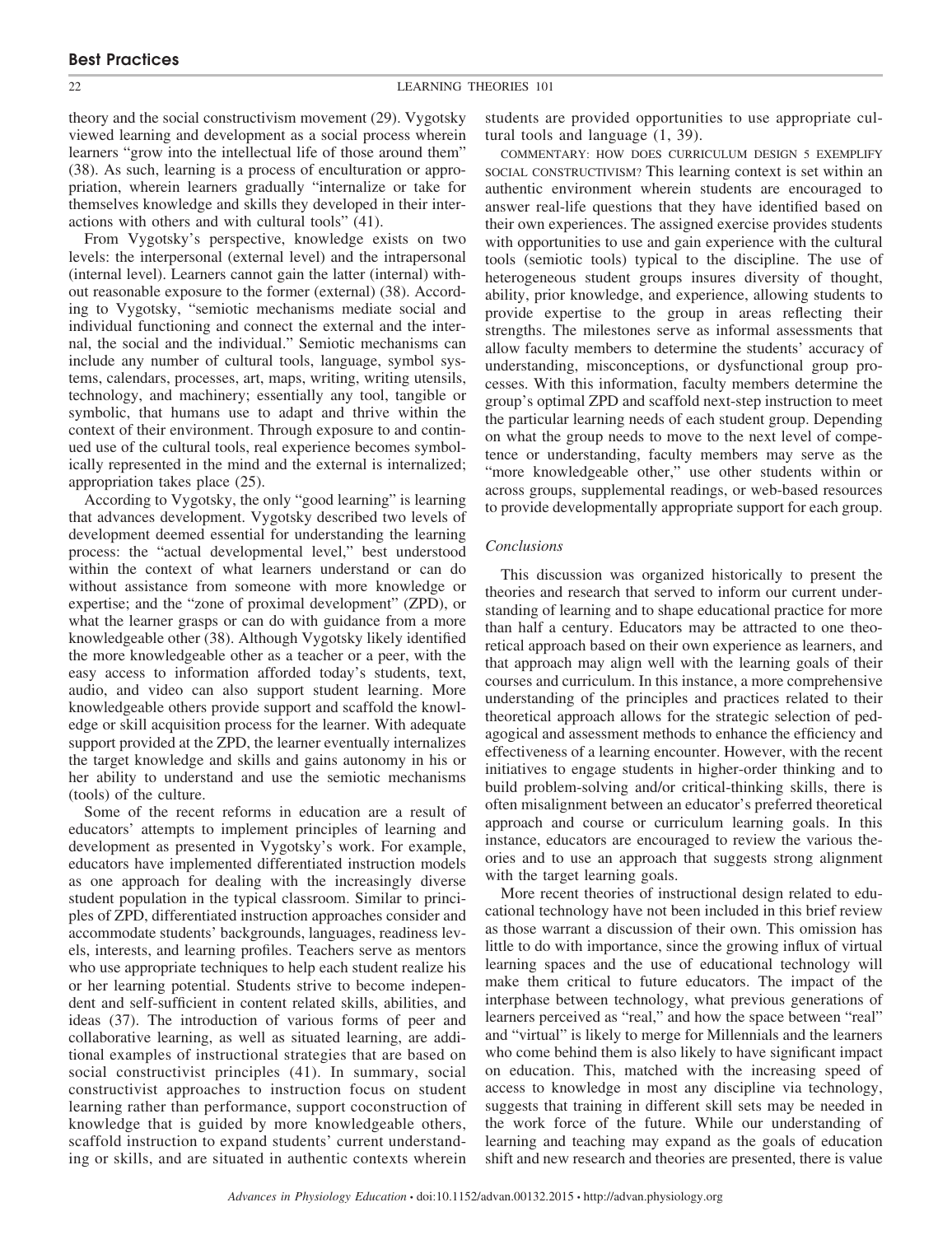# LEARNING THEORIES 101 23

| Table 1. Summary of majory learning theories |  |  |  |  |
|----------------------------------------------|--|--|--|--|
|----------------------------------------------|--|--|--|--|

|                     | Behavioral                                                                                                                                                                                                                                                                                                                                                                                                                                                                                                                                        |                                                                                                                                                                                                                                                                                                                                                                                                                                                                                                                                                                                                                                                                                                                                                                                                               | Cognitive                                                                                                                                                                                                                                                                                                                                                                                                                                                                                                                                                                                                                                                                                                                                                                                                                                                                                                                                                                                                                                                                                                                                                                                                   | Constructivist                                                                                                                                                                                                                                                                                                                                                                                                                                                                                                                                                                                                                                                                                                                                                                |                                                                                                                                                                                                                                                                                                                                                                                                                                                                                                                                                                                                                                                                                                                                                                                                                                                                                                                                                                                                   |  |
|---------------------|---------------------------------------------------------------------------------------------------------------------------------------------------------------------------------------------------------------------------------------------------------------------------------------------------------------------------------------------------------------------------------------------------------------------------------------------------------------------------------------------------------------------------------------------------|---------------------------------------------------------------------------------------------------------------------------------------------------------------------------------------------------------------------------------------------------------------------------------------------------------------------------------------------------------------------------------------------------------------------------------------------------------------------------------------------------------------------------------------------------------------------------------------------------------------------------------------------------------------------------------------------------------------------------------------------------------------------------------------------------------------|-------------------------------------------------------------------------------------------------------------------------------------------------------------------------------------------------------------------------------------------------------------------------------------------------------------------------------------------------------------------------------------------------------------------------------------------------------------------------------------------------------------------------------------------------------------------------------------------------------------------------------------------------------------------------------------------------------------------------------------------------------------------------------------------------------------------------------------------------------------------------------------------------------------------------------------------------------------------------------------------------------------------------------------------------------------------------------------------------------------------------------------------------------------------------------------------------------------|-------------------------------------------------------------------------------------------------------------------------------------------------------------------------------------------------------------------------------------------------------------------------------------------------------------------------------------------------------------------------------------------------------------------------------------------------------------------------------------------------------------------------------------------------------------------------------------------------------------------------------------------------------------------------------------------------------------------------------------------------------------------------------|---------------------------------------------------------------------------------------------------------------------------------------------------------------------------------------------------------------------------------------------------------------------------------------------------------------------------------------------------------------------------------------------------------------------------------------------------------------------------------------------------------------------------------------------------------------------------------------------------------------------------------------------------------------------------------------------------------------------------------------------------------------------------------------------------------------------------------------------------------------------------------------------------------------------------------------------------------------------------------------------------|--|
|                     | Behaviorism                                                                                                                                                                                                                                                                                                                                                                                                                                                                                                                                       | Social cognitive theory                                                                                                                                                                                                                                                                                                                                                                                                                                                                                                                                                                                                                                                                                                                                                                                       | Cognitive learning theory                                                                                                                                                                                                                                                                                                                                                                                                                                                                                                                                                                                                                                                                                                                                                                                                                                                                                                                                                                                                                                                                                                                                                                                   | Constructivism                                                                                                                                                                                                                                                                                                                                                                                                                                                                                                                                                                                                                                                                                                                                                                | Social constructivism                                                                                                                                                                                                                                                                                                                                                                                                                                                                                                                                                                                                                                                                                                                                                                                                                                                                                                                                                                             |  |
|                     | How learning is defined Learning is defined by observable Learning is defined by observable Learning is an internal mental Learning is an individual<br>increases, decreases, or<br>maintenance of identified<br>behaviors.                                                                                                                                                                                                                                                                                                                       | increases, decreases, or<br>maintenance of identified<br>behaviors.                                                                                                                                                                                                                                                                                                                                                                                                                                                                                                                                                                                                                                                                                                                                           | process that includes<br>receiving, decoding,<br>storing, and recalling<br>information.                                                                                                                                                                                                                                                                                                                                                                                                                                                                                                                                                                                                                                                                                                                                                                                                                                                                                                                                                                                                                                                                                                                     | construction process. Learners<br>construct knowledge as they<br>interact with their environment.                                                                                                                                                                                                                                                                                                                                                                                                                                                                                                                                                                                                                                                                             | Learning is the internalization<br>and adoption of external<br>experience.                                                                                                                                                                                                                                                                                                                                                                                                                                                                                                                                                                                                                                                                                                                                                                                                                                                                                                                        |  |
| Principles          | Behavior is understood based on Principles of behaviorism apply.<br>the relationship between the<br>stimulus and response.<br>Behaviors can be influenced<br>by controlling the stimulus and<br>responses. There is no<br>consideration of cognitive or<br>affective components. The<br>focus is purely on observable<br>behaviors that are amenable to<br>the stimulus-response<br>relationship.                                                                                                                                                 | However, they are expanded to<br>include the role of<br>observational and vicarious<br>learning. In other words, a<br>learner doesn't have to be<br>directly reinforced in order to<br>demonstrate a behavior.<br>Instead, a learner will or will<br>not demonstrate (imitate) a<br>behavior because he/she saw<br>or heard what happened when<br>someone else demonstrated the<br>behavior. This theory also<br>expanded to consider cognitive<br>elements:<br>• Extrinsic (but not intrinsic) mo-<br>tivation.<br>• The role of retention, or remem-<br>bering the required behavior and<br>consequence.<br>• A learner's beliefs about their<br>ability to perform the behavior<br>(self-efficacy).<br>• A learner's self-regulation.                                                                      | The mind is an information<br>processor. Individuals form<br>mental representations<br>(schema or semantic<br>networks) of lived<br>experience (information,<br>knowledge, episodes,<br>relationships, and<br>interactions). Experts have<br>more complex semantic<br>networks. Some learning<br>experiences are more<br>effective than others in<br>insuring retention.<br>Repetition and rote<br>learning represent effective<br>means for storing<br>declarative knowledge<br>when recall requirements<br>are short term in nature.<br>Learning experiences that<br>use higher order thinking<br>skills and connect new<br>knowledge with prior<br>knowledge structures<br>(meaningful learning) have<br>been associated with a<br>deeper understanding of<br>content and longer-term<br>retention. Most all<br>knowledge/learning is<br>subject to decay and<br>forgetting if not used with<br>some frequency.                                                                                                                                                                                                                                                                                          | Learners construct new knowledge All learning is socially<br>as they observe and interact<br>with their environment. Most<br>learners have prior knowledge<br>or experiences they use to<br>organize or make meaning of<br>new information or<br>experiences. Learning is goal<br>driven, even if the goals are<br>implicit and related to<br>surviving or thriving in a given<br>environment, satisfying natural<br>curiosity, or solving a real or<br>imposed problem. In its purest<br>form, learning in this approach<br>is nearly insidious. Knowledge<br>and skills are developed due to<br>frequent interactions and<br>opportunities to experiment, try<br>different approaches, organize<br>concepts, make personal<br>meaning, or integrate/synthesize<br>concepts. | mediated. Learners<br>develop knowledge and<br>skills by their interactions<br>with the tools, signs,<br>symbols, and language in<br>their environment. Optimal<br>learning takes place within<br>a learner's zone of<br>proximal development, or<br>the gap wherein a task<br>represents an appropriate<br>level of challenge given<br>the learners' current skills,<br>knowledge, and ability.<br>Learners "learn" from any<br>source that represents a<br>useful, viable, and relevant<br>source of information or<br>support to meet the<br>challenge. As such, any<br>person or resource can<br>serve as a "more<br>knowledgeable other." This<br>"other" scaffolds the<br>learning process, providing<br>just the information or<br>support needed to assist<br>the learner with moving to<br>the next level of<br>understanding or skill. The<br>ultimate learning goal is<br>that the learner<br>appropriates and<br>internalizes the new<br>information, tools,<br>language, and skills. |  |
| Role of the teacher | The teacher plays a highly active The teacher still plays an active<br>role. The primary goal is to<br>control the stimulus-response<br>relationship in the<br>environment. From obeying<br>socially appropriate rules, to<br>acting professionally, to<br>achieving a passable score on<br>an exam, the teacher adopting<br>a behaviorist perspective will<br>focus on identifying the types<br>and schedules of reinforcement<br>needed to insure the desired<br>demonstration of the target<br>behavior by the student at the<br>desired time. | role. There is still extensive<br>focus on the environment,<br>ensuring that both appropriate<br>role models are used and<br>stimulus-response mechanisms<br>are reinforced. The primary<br>role is the strategic use of<br>imitation and control of the<br>stimulus, response, and<br>reinforcement relationships.<br>The teacher optimizes the use<br>of observational and vicarious<br>learning. The teacher selects<br>behaviors that learners can<br>successfully perform. The<br>teacher ensures that students<br>are paying attention and see or<br>hear about the consequences<br>of desirable/undesirable<br>behavior. The teacher provides<br>both opportunities and<br>adequate motivation for<br>students to perform the desired<br>behavior or to stop<br>demonstrating undesirable<br>behavior. | The teacher plays a highly<br>active role to ensure that<br>information is presented in<br>an organized, well-<br>structured manner and in<br>chunks that can be<br>appropriately digested by<br>the learner in the time<br>allowed. The defining<br>concepts that are critical to<br>deeper knowledge,<br>understanding, and content<br>related expertise are<br>mastered before moving on<br>to more complex,<br>differentiated, or<br>sophisticated content.<br>Information is organized<br>based on defining and<br>discriminating features,<br>with exemplars and<br>nonexemplars provided so<br>that learners can clearly<br>differentiate examples and<br>nonexamples. There is<br>adequate repetition in<br>increasingly sophisticated<br>formats, from rote recall to<br>utilization of higher order<br>thinking (application,<br>integration, and synthesis).<br>The teacher builds<br>semantic and conceptual<br>networks through attention,<br>repetition, or engagement<br>of higher order cognitive<br>tasks. Higher order<br>cognitive tasks should<br>require recall and<br>deliberate practice,<br>increase automaticity, and<br>build complexity of<br>cognitive knowledge<br>structures. | While the teacher is still highly<br>active in designing and<br>facilitating learning encounters,<br>the student is the most visibly<br>active during the learning<br>encounter. Since learning is a<br>personal construction process,<br>the teacher focuses on<br>providing the necessary tools<br>and opportunities for learners<br>to accurately construct<br>knowledge or skills.                                                                                                                                                                                                                                                                                                                                                                                        | The teacher adopting this<br>perspective understands<br>that all learning is social<br>and uses both<br>formal/informal resources<br>to expand students' current<br>level of knowledge, skill,<br>and development. Learning<br>encounters are designed so<br>that learners face a<br>challenge that aligns with<br>their zone of proximal<br>development and<br>appropriate supports (more<br>knowledgeable others,<br>resources, and tools) are<br>available to assist learners<br>with meeting the challenge<br>and moving to the next<br>level of understanding or<br>skill development. While<br>the teacher may be the<br>expert, his/her expertise,<br>due to the level of<br>sophistication or<br>complexity, may not be<br>the best source of learning<br>and development for the<br>student.                                                                                                                                                                                             |  |

*Continued*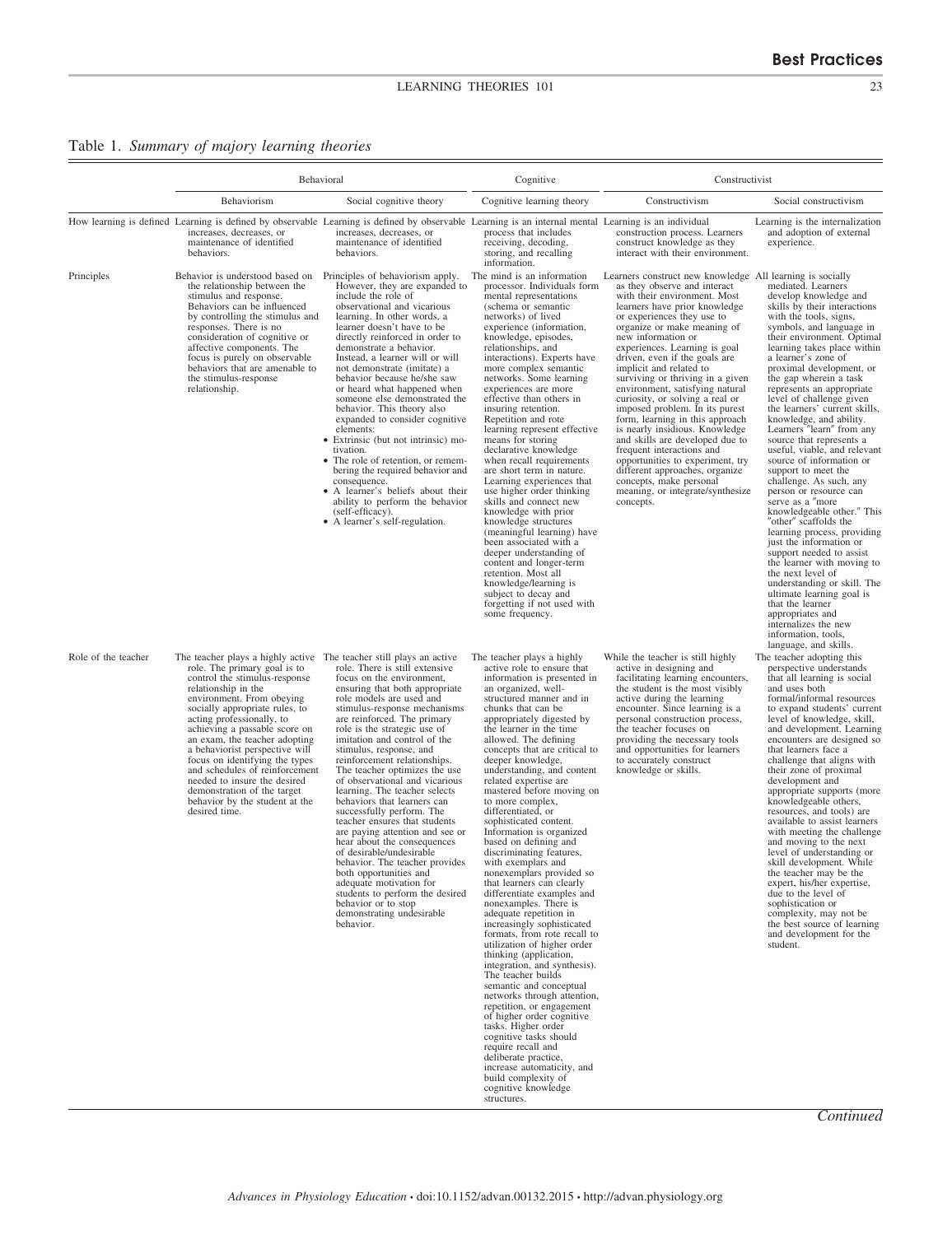# 24 LEARNING THEORIES 101

# Table 1.—*Continued*

|                       | Behavioral                                                                                                                                                                                                                                                                                                                                                                                                                                                                                                                                                                                                                                                                 |                                                                                                                                                                                                                                                                                                                                                                                                                                                                                                                                                                                                                                                                                                                                                                                                                                                                                                                         | Cognitive                                                                                                                                                                                                                                                                                                                                                                                                                                                                                                                                                                                                                                                                                                                                                                                                                                                                                                                                                                                                                                                                                                                                                                                                                                                                                                                                                                                                                                                            | Constructivist                                                                                                                                                                                                                                                                                                                                                                                                                                                                                                                                                                                                                                                                      |                                                                                                                                                                                                                                                                                                                                                                                                                                                                                                                                                                                                                                                                                                                                                                                                                                                                                                                                                                                                                     |
|-----------------------|----------------------------------------------------------------------------------------------------------------------------------------------------------------------------------------------------------------------------------------------------------------------------------------------------------------------------------------------------------------------------------------------------------------------------------------------------------------------------------------------------------------------------------------------------------------------------------------------------------------------------------------------------------------------------|-------------------------------------------------------------------------------------------------------------------------------------------------------------------------------------------------------------------------------------------------------------------------------------------------------------------------------------------------------------------------------------------------------------------------------------------------------------------------------------------------------------------------------------------------------------------------------------------------------------------------------------------------------------------------------------------------------------------------------------------------------------------------------------------------------------------------------------------------------------------------------------------------------------------------|----------------------------------------------------------------------------------------------------------------------------------------------------------------------------------------------------------------------------------------------------------------------------------------------------------------------------------------------------------------------------------------------------------------------------------------------------------------------------------------------------------------------------------------------------------------------------------------------------------------------------------------------------------------------------------------------------------------------------------------------------------------------------------------------------------------------------------------------------------------------------------------------------------------------------------------------------------------------------------------------------------------------------------------------------------------------------------------------------------------------------------------------------------------------------------------------------------------------------------------------------------------------------------------------------------------------------------------------------------------------------------------------------------------------------------------------------------------------|-------------------------------------------------------------------------------------------------------------------------------------------------------------------------------------------------------------------------------------------------------------------------------------------------------------------------------------------------------------------------------------------------------------------------------------------------------------------------------------------------------------------------------------------------------------------------------------------------------------------------------------------------------------------------------------|---------------------------------------------------------------------------------------------------------------------------------------------------------------------------------------------------------------------------------------------------------------------------------------------------------------------------------------------------------------------------------------------------------------------------------------------------------------------------------------------------------------------------------------------------------------------------------------------------------------------------------------------------------------------------------------------------------------------------------------------------------------------------------------------------------------------------------------------------------------------------------------------------------------------------------------------------------------------------------------------------------------------|
|                       | Behaviorism                                                                                                                                                                                                                                                                                                                                                                                                                                                                                                                                                                                                                                                                | Social cognitive theory                                                                                                                                                                                                                                                                                                                                                                                                                                                                                                                                                                                                                                                                                                                                                                                                                                                                                                 | Cognitive learning theory                                                                                                                                                                                                                                                                                                                                                                                                                                                                                                                                                                                                                                                                                                                                                                                                                                                                                                                                                                                                                                                                                                                                                                                                                                                                                                                                                                                                                                            | Constructivism                                                                                                                                                                                                                                                                                                                                                                                                                                                                                                                                                                                                                                                                      | Social constructivism                                                                                                                                                                                                                                                                                                                                                                                                                                                                                                                                                                                                                                                                                                                                                                                                                                                                                                                                                                                               |
| Role of the learner   | The learner is a respondent:<br>responds to the environmental<br>stimulus.                                                                                                                                                                                                                                                                                                                                                                                                                                                                                                                                                                                                 | The learner becomes more active Learners become more active The learner still responds to the<br>in the learning process,<br>although the concept of the<br>learner is still one of a natural<br>response to environmental<br>stimuli. The learner pays<br>attention to demonstrations<br>(formal or spontaneous) of<br>desirable or undesirable<br>behavior. The learner<br>remembers the<br>desired/undesired behaviors.<br>The learniner reproduces<br>desired behaviors and<br>decreases or stops undesirable<br>behaviors.                                                                                                                                                                                                                                                                                                                                                                                         | as they must pay attention<br>and attempt to retain and<br>reproduce target<br>knowledge and skills.                                                                                                                                                                                                                                                                                                                                                                                                                                                                                                                                                                                                                                                                                                                                                                                                                                                                                                                                                                                                                                                                                                                                                                                                                                                                                                                                                                 | environment but the response is<br>perceived in a different way.<br>The response to the<br>environment now is one of<br>interaction versus reaction. The<br>learner behaves in ways that<br>achieve the desired outcomes,<br>manipulates concrete and<br>abstract concepts to make<br>meaning, understands and<br>solves problems, or achieves<br>goals.                                                                                                                                                                                                                                                                                                                            | The learner uses the tools,<br>signs, symbols, language,<br>and more knowledgeable<br>others to master the next<br>level of understanding,<br>knowledge, and/or skill. In<br>some cases, learners can<br>serve as the more<br>knowledgeable other who<br>can assist peers with<br>learning goals.                                                                                                                                                                                                                                                                                                                                                                                                                                                                                                                                                                                                                                                                                                                   |
| Learning applications | From a practical perspective,<br>behaviorism manifests in<br>educational environments<br>through awards for high<br>performance, such as attention,<br>praise, good grades,<br>recognition, achievement<br>awards, and access to<br>opportunity; loss of privileges,<br>scolding, suspension,<br>disciplinary measures, or<br>academic probation when<br>students fail to consistently<br>demonstrate desired behaviors<br>represent penalties.<br>Instructional constructs related<br>to behaviorism include:<br>Direct instruction<br>Computerized instruction<br>Role of feedback<br>• Timing of feedback<br>• Student motivation (extrinsic)<br>• Classroom management | Social cognitive theory is useful<br>in understanding classroom<br>management, socialization, and<br>recognizing how strategic use<br>of interactions with one<br>learner can influence the<br>behavior of other learners. It is<br>also a highly useful theory<br>when teaching a skill,<br>especially using the process of<br>attention, retention, motivation,<br>and reproduction. This theory<br>is the first among learning<br>theories to consider cognitive<br>explanations for learners'<br>behavior. Constructs such as<br>attention, retention, motivation,<br>self-efficacy, and self-<br>regulation highlight the<br>learner's role in successfully<br>demonstrating a given task.<br>Instructional constructs related<br>to social cognitive theory<br>include:<br>• Role modeling and imitation<br>• Demonstration<br>• Goal setting<br>• Opportunities for practice<br>• Strategic use of reinforcement | Cognitive learning theory is<br>useful for learning well-<br>organized constructs and<br>principles that have clear<br>exemplars and<br>nonexemplars.<br>Presentations of content<br>should build on students'<br>prior knowledge, be well<br>organized, move from<br>basic foundational<br>constructs to more<br>differentiated or complex<br>constructs, and be limited<br>to what learners can<br>reasonably process in a<br>given period of time.<br>Processes like cognitive<br>load and attention span are • Active learning<br>considered in determining<br>how much content should<br>be presented to learners in • Inquiry-based learning<br>one sitting. Content is<br>presented in ways that use<br>memory aids and/or<br>engage multiple senses<br>(sight, sound, and touch)<br>to enhance likelihood of<br>memory storage. Adequate<br>time is provided to<br>learners to store<br>information, and learners<br>are given frequent<br>opportunities for recall<br>practice. Learning complex<br>cognitive concepts and<br>long-term retention are<br>enhanced when students<br>are provided with<br>opportunities to<br>meaningfully connect new<br>knowledge to their existing<br>knowledge structures.<br>Instructional constructs<br>related to cognitive<br>learning theory include:<br>• Memory aids<br>• Advanced organizers<br>• Meaningful learning<br>• Individual and social oppor-<br>tunities to actively engage<br>concepts and constructs | The impact of constructivism on<br>education has been<br>considerable. It shifted the role<br>of the teacher from being the<br>"sage on the stage" to being the<br>"guide on the side." The role of<br>the learner shifted as well, from<br>that of the passive recipient of<br>information and behaviors that<br>are modeled back for feedback<br>and assessment to a highly<br>active role in constructing<br>one's own knowledge and<br>developing skills based on<br>experimentation and interaction<br>with the learning environment.<br>Instructional constructs related<br>to constructivism include:<br>• Problem-based learning<br>• The flipped classroom<br>• Reflection | The impact of social<br>constructivism and<br>sociocultural theory has<br>also been considerable in<br>the last decade. The most<br>obvious demonstration of<br>this is in the increase of<br>group work and group-<br>based learning at all levels<br>of education. Authentic<br>learning activities wherein<br>students are placed in<br>"real" settings or presented<br>with realistic cases,<br>problems, or projects are<br>another. Other<br>manifestations of this<br>perspective include the use<br>of challenges and scaled<br>learning, wherein complex<br>learning goals are broken<br>into stages, from basic or<br>simple to more complex<br>and sophisticated. Students<br>master lower levels before<br>being able to move up to<br>higher levels of mastery.<br>Instructional constructs<br>related to social<br>constructivism include:<br>• Group projects<br>• Group learning<br>• Zigzag methods<br>• Scaffolded learning goals<br>• Peer tutoring and learning<br>• Differentiated Instruction |

in understanding the theoretical tools currently available to educators and how they can be applied to questions of today.

One final observation to consider–the basic principles of social constructivism, that all learning is socially mediated, is a result of interactions with cultural tools, and is shaped through guidance of more knowledgeable others–is evident in the previous theories (although not explicitly identified at the time). In behaviorism, culture determines what behaviors are sanctioned or unsanctioned as well as what reinforcing and punishing responses will shape the behavior. Bandura recognized the social aspect of learning via observational learning and noted that these stored experiences subsequently guided anticipatory behaviors in future interactions. Cognitive learning theory helped to explain how social knowledge and expe-

riences are coded, retained, and recalled in human memory. Constructivism highlighted the active role of the learner in constructing their idiosyncratic reality based on their experiences; all of these principles are embedded within the specific context of "culture." All require interactions with the cultural norms, signs, symbols, and tools, and all require access to more expertise than the learner currently possesses. Therefore, to an extent, social constructivism subsumes earlier theories, and we regard it as the prevailing learning theory at the present time.

Physiology is a discipline. It has a culture of its own, with its own tools, language, symbols, processes, and assumptions. Faculty members who teach within this discipline represent the more knowledgeable other in terms of knowledge about physiology. The purpose of this work is to provide physiology